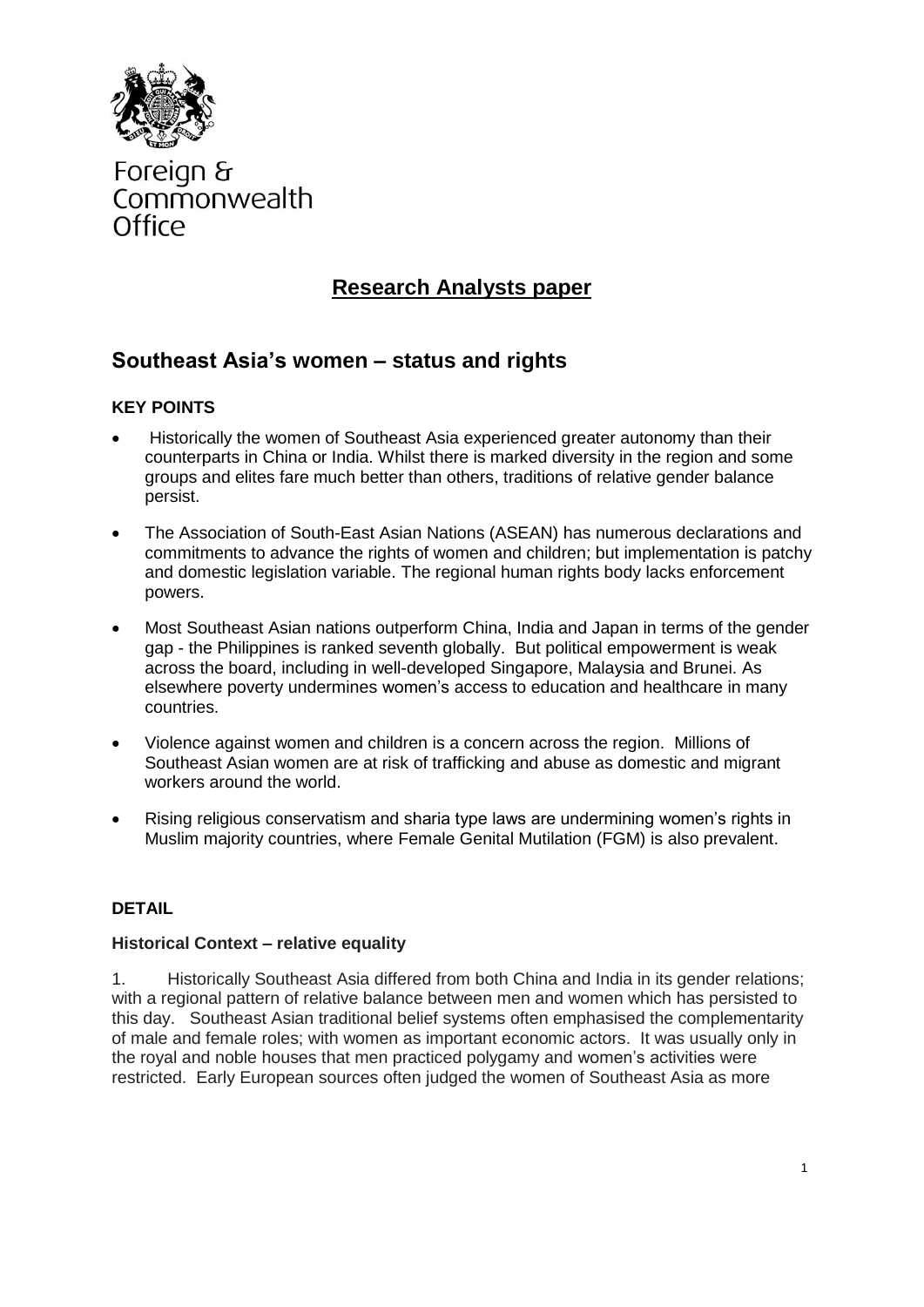effective than the men in business and many traders took 'temporary wives' to support their business ventures<sup>1</sup>.

2. But with increased outside (Chinese, European, Middle Eastern) influence Southeast Asian men came to dominate political association. The most prominent women's movements of the colonial era were often linked to religious organisations but they tended to have little focus on women's issues per se. With the end of the colonial period women gained the same political rights as men but many of the more recently established patriarchal norms endured.

3. However the region's tendency to relative gender balance has also proved resilient. Although a region known for its Islamic piety the matrilineal Minangkabau society, of West Sumatra in Indonesia, is one where women, not men, control property, inheritance and family wealth. Southeast Asia is also relatively tolerant of flexibility around sexual identity, although this appears to be eroding in some Muslim majority countries.

4. Women are generally less encumbered by status inhibitions than Southeast Asian men and came to dominate the large-scale manufacturing workforce and migrant worker flows from the 1970s onwards. On most measures the situation for women in Southeast Asia is less restrictive and dangerous than in South Asia or Sub-Saharan Africa.

## **Legal Framework – plenty of commitments**

5. All ASEAN member states are party to the Convention on the Rights of the Child (CRC) and the Convention on the Elimination of All Forms of Discrimination against Women (CEDAW); the only human rights treaties universally adopted across ASEAN. Although only four (Timor-Leste, Philippines, Thailand and Cambodia) are parties to the CEDAW Optional Protocol, which gives individuals the right of individual complaint. The ASEAN Commission for the Promotion and Protection of Women and Children (ACWC) was established in 2010 to 'promote and protect the human rights and fundamental freedoms of women and children in ASEAN'. It supports implementation of CRC and CEDAW and, like the ASEAN Intergovernmental Commission on Human Rights (AICHR), the emphasis is on 'promoting and protecting' but there are no compliance mechanisms and the ACWC has no mandate to receive and investigate complaints of human rights violations.

6. **ASEAN** has also agreed the: Declaration of the Advancement of Women in the ASEAN Region (1988); ASEAN Declaration Against Trafficking in Persons Particularly Women and Children (2004); Declaration on the Elimination of Violence against Women in the ASEAN Region (2004); and the Ha Noi Declaration on the Enhancement of Welfare and Development of ASEAN Women and Children (2010). The ASEAN Summit in November 2015 agreed a Convention Against Trafficking in Persons (especially women and children)<sup>2</sup>, to try and boost regional co-operation.

7. As on other issues the main problem is not one of a lack of laws and agreements. A study<sup>3</sup> revealed that e.g. all ASEAN member states have enacted laws and have adopted programmes to protect women and children from violence, exploitation, and abuse and discrimination in the context of migration. But there is considerable variation in national legal frameworks and how far along each has gone in implementation and monitoring. Underreporting and weak data collection also limits understanding of the situation.

 *1 'A History of Southeast Asia – critical crossroads' by Anthony Reid, 2015.*

*<sup>2</sup> http://www.asean.org/storage/images/2015/November/actip/ACTIP.PDF*

*<sup>3</sup> http://hrrca.org/wp-content/uploads/2015/05/Women-and-Children-BASELINE-STUDY-VOL-1-Synthesis-*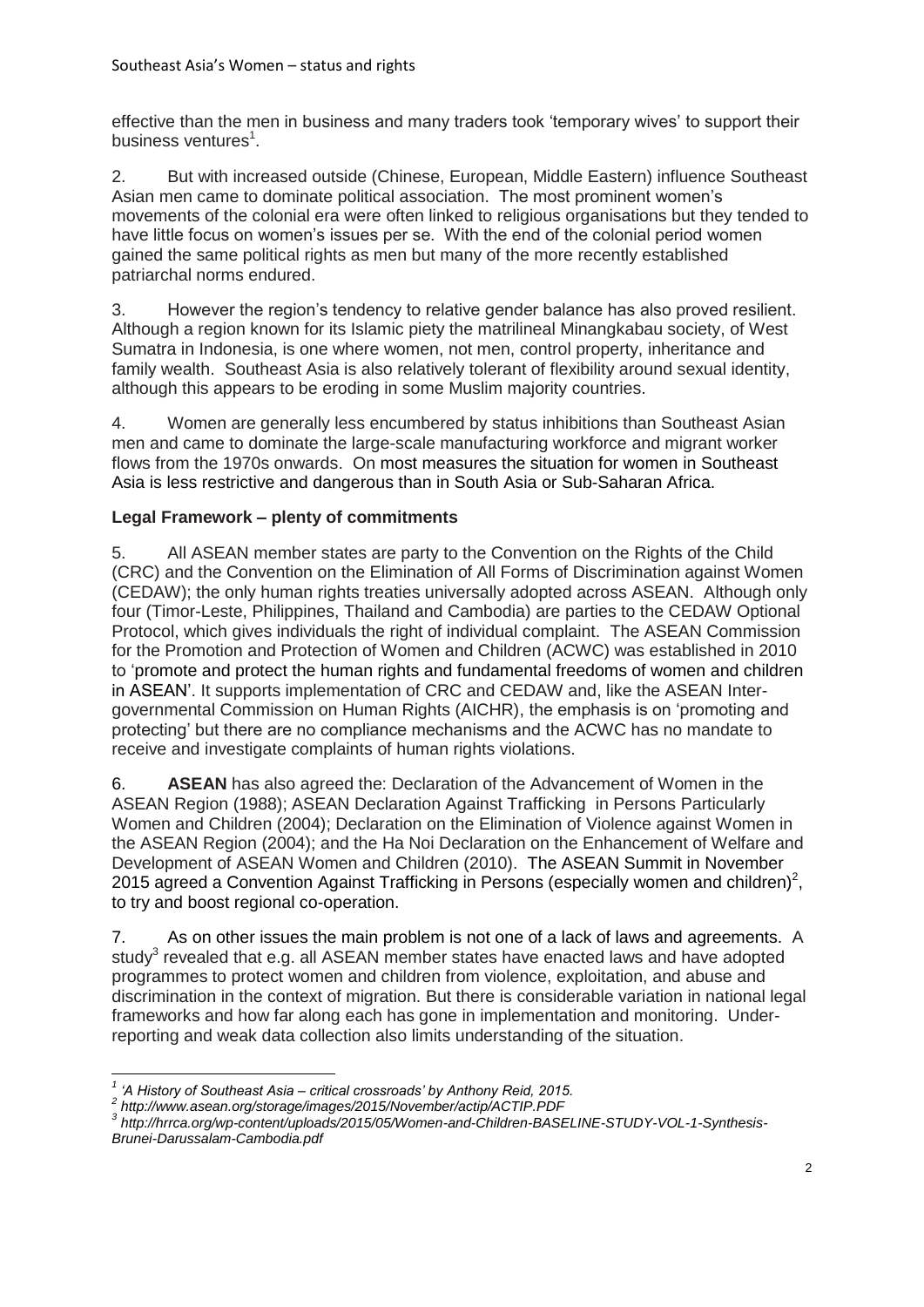### **So what is the reality on the ground?**

8. The Gender Gap Index 2015<sup>4</sup> benchmarked national gender gaps on economic, political, educational and health criteria. The gender pay gap in East Asia and the Pacific was 20%, significantly better than South Asia and Africa and ahead of the global average of 24%. The index showed marked variation across the region but **most Southeast Asian countries were outperforming China, Japan and India**<sup>5</sup> . Indonesia, Cambodia and Malaysia were the regional back-markers. The Philippines was ranked seventh globally, ahead of both New Zealand and Australia in the Asia-Pacific. The Philippines scored very highly on education and health indicators, less so on political empowerment, which was the story across the region. Singapore, for all its economic strength, had very similar scores to Laos; suggesting wealth alone is no guarantor of equality. Low rates of female political empowerment are a global challenge but may also be rooted in Southeast Asian traditions of male domination of public discourse, status and hierarchy.

### **Cross-cutting issues**

9. WHO estimates that 28% of Southeast Asian women have experienced intimate partner violence<sup>6</sup>. There is marked variation across the region in terms of the legal protection offered against **domestic violence** and in many cases women are encouraged to deal with the issue outside the formal justice system. A 2010 study by the UN Office on Drugs and Crime in Vietnam found 58% of ever-married women had experienced some form of domestic violence although only 13% had sought help from the justice system<sup>7</sup>. Some problems are specific to certain countries; e.g. incidents of acid attack have been reported in Cambodia and Vietnam and **violence associated with conflict** has been identified in parts of Indonesia, Burma, the Philippines, and Thailand.

10. A high proportion of women report major barriers to accessing **health services** in Cambodia (72 per cent) and Timor-Leste (86 per cent)<sup>8</sup>. Socio-economic status matters and women from **poorer and rural households** are particularly likely to experience difficulties. In Vietnam, ethnic and indigenous minority women are less likely than non-indigenous women to have access to contraception, antenatal care and skilled birth attendance.

11. The Asia Pacific region has the highest number of **domestic workers** (21.5 million) globally<sup>9</sup>. The International Labour Organisation (ILO) estimates there are 2.6 million in Indonesia alone. Domestic workers are particularly vulnerable to violence and abuse and often work very long hours for little or no pay. The ILO Domestic Workers Convention (No. 189) requires States to extend basic labour rights to domestic workers, but to date the Philippines is the only country in East Asia and the Pacific to have ratified the convention.

12. There are also significant **flows of migrant (domestic, usually female) workers** within Southeast Asia; generally from the poorer to richer countries. Malaysia is the main destination for Indonesian migrant workers and many of the domestic workers in Singapore are Indonesian; whilst most of Thailand's are Burmese. Migrant domestic workers are particularly vulnerable to abuse as they are often excluded from labour laws and social insurance schemes and removed from their family and social support networks. Some recruitment agencies are complicit in the abuse.

**<sup>.</sup>** *4 http://reports.weforum.org/global-gender-gap-report-2015/#frame/dd4ad*

*<sup>5</sup> Nb. Burma and Timor-Leste are not included due to lack of data.* 

*<sup>6</sup> http://apps.who.int/iris/bitstream/10665/85239/1/9789241564625\_eng.pdf 7*

*https://www.unodc.org/southeastasiaandpacific/en/vietnam/2014/06/domestic-violence/story.html*

*<sup>8</sup> http://www2.unwomen.org/~/media/headquarters/attachments/sections/library/publications/2015/poww-2015 factsheet-eastasiapacific-en.pdf?v=1&d=20151023T211444*

*<sup>9</sup> http://www.ilo.org/wcmsp5/groups/public/---dgreports/---dcomm/---publ/documents/publication/wcms\_173363.pdf*